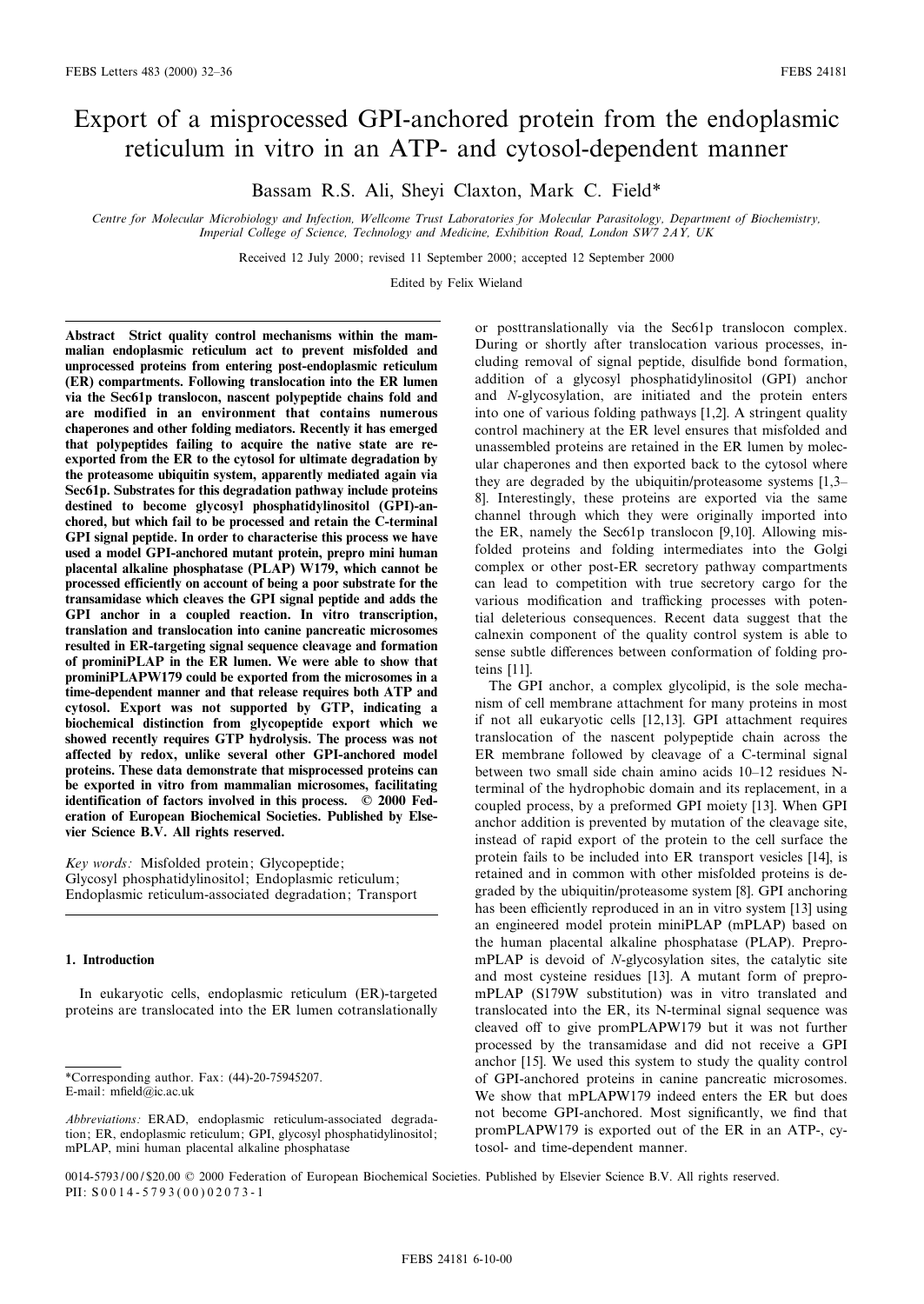## 2. Materials and methods

#### 2.1. Materials

Nuclease-treated rabbit reticulocyte lysate, amino acid mixture minus methionine, canine microsomal membranes, signal sequence control (prolactin) mRNA, RNasin ribonuclease inhibitor and nucleasefree water were all supplied by Promega. mPLAP pGEM plasmids were the kind gift of Dr E. Medof (University of Cleveland, OH, USA). Radiolabelled compounds were from ICN Pharmaceuticals. Restriction enzymes were from Stratagene and other reagents were either from Sigma or from other suppliers and of the highest available grade.

### 2.2. Preparation of mPLAP mRNA

pGEM mPLAP plasmids (200 µg) were digested with HindIII. Digestions were shown to be complete by analysis of an aliquot by agarose gel electrophoresis. Plasmid DNA preparations were rendered RNase-free by ethanol precipitation following phenol extraction (twice) and resuspended in diethyl pyrocarbonate-treated water. mRNA was synthesised using a RiboMax kit (Promega). A typical 250 µl reaction mixture contained 50 µl of SP6 transcription  $5 \times$  buffer, 50 µl of a mixture of rNTPs (25 µM ATP, CTP, GTP, UTP), 125  $\mu$ l linear DNA template (50-100  $\mu$ g total) plus nucleasefree water and  $25 \mu l$  of enzyme mix (SP6). The reaction mix was incubated at  $37^{\circ}$ C for 4 h. Following in vitro transcription, the RNA was DNase-treated and RNA extracted by the addition of one volume of TE-saturated (pH 4.5) phenol:chloroform (25:24). The solution was vortexed for 1 min and then spun in a microfuge for 2 min. The upper aqueous phase was transferred to a fresh tube and one volume of chloroform was added. This was vortexed and spun as before. The resulting aqueous phase was again transferred to a fresh tube and the RNA ethanol precipitated. The RNA samples were stored in aliquots at  $-85^{\circ}$ C until subsequent use.

#### 2.3. Translation/translocation/processing of mPLAP

Cell-free translation reactions were conducted using the rabbit reticulocyte lysate as described by Pelham and Jackson [16] with the addition of canine pancreatic microsomal membranes for processing. Typically a 25 µl reaction mixture contained, in the following order, 1.5  $\mu$ l of nuclease-free water, 3  $\mu$ l of mRNA (either mPLAPS179 or mPLAPW179 mRNA), 1 µl of RNasin ribonuclease inhibitor, 12.5 µl of the nuclease-treated lysate,  $1 \mu l$  of a mixture of amino acids minus methionine  $(1 \text{ mM})$ ,  $2.5 \text{ µl}$  of canine microsomes and  $4 \text{ µl}$  of [<sup>35</sup>S]Trans-Label (ICN). In order to compare the unprocessed form of the protein with the processed form, control translation reactions were carried out in the absence of microsomes. The mRNA was denatured at 65°C for 3 min in nuclease-free water and immediately cooled on ice prior to the addition of the other components. Reaction mixtures were then incubated at 30°C for 90 min. Prior to analysis by SDS-PAGE or further assays, the samples were typically centrifuged at  $20000 \times g$  at 4°C for 10 min in order to pellet the membranes. The membranes were then resuspended in  $25-70 \mu$ l of B88 reaction buffer (20 mM HEPES, pH 7.4, 150 mM potassium acetate, 250 mM sorbitol, 5 mM magnesium acetate), and 5  $\mu$ l aliquots of this were taken for assay or analysis.

#### 2.4. Protease protection assay

Proteinase  $\overline{K}$  from a stock solution was added to a final concentration of  $100 \mu g/ml$  and incubated on ice for 30 min. The digestions were quenched by the addition of phenylmethylsulphonyl fluoride  $(PMSF)$  to a final concentration of 4 mM. The treated samples were immediately heated in SDS-PAGE sample buffer at 95°C and analysed by SDS^PAGE.

#### 2.5. Export assay

Reaction mixtures were prepared for export assays in a total of 25  $\mu$ l and contained 12.5  $\mu$ l B88 buffer, 5 ml of resuspended membranes, 5 µl cytosol and finally 2.5 µl of  $10\times$ ATP regenerating mix (10 mM ATP, 400 mM creatine phosphate, 2 mg/ml creatine kinase, 500  $\mu$ M GDP-mannose [17]). Controls included reactions without ATP mix, without cytosol and full reaction incubated on ice for the duration of the assay. For some reactions GTP was added to a concentration of 10  $\mu$ M. Reactions were incubated at 32 $\degree$ C for a specified period of time after which samples were centrifuged for 10 min at  $20000 \times g$  at  $2^{\circ}$ C for 10 min. The supernatants were removed, representing the

cytosolic fractions, and placed in fresh tubes. The pellets (membrane fractions) were resuspended in 20  $\mu$ l of phosphate-buffered saline. Equivalent aliquots of the samples were analysed by SDS^PAGE.

#### 2.6. Gel electrophoresis and autoradiography

The denatured proteins were fractionated on 15% SDS polyacrylamide mini-gels according to Laemmli [18]. After SDS^PAGE, the gels were fixed and stained with Coomassie blue (0.1% brilliant blue, 50% methanol, 10% acetic acid and 40% distilled water) for 1 h then destained. Destained gels were then soaked with  $En<sup>3</sup>Hance$ (NEN Life Science Products). Following impregnation with En<sup>3</sup>Hance, the gels were dried and exposed to film (Kodak Biomax film) for 1-4 days at  $-85^{\circ}$ C. Autoradiographs were digitised using a Scanmaker II scanner and analysed using NIH-Image.

#### 2.7. Preparation of rat liver cytosol

Cytosol used was prepared from rat liver as previously described [19,20]. Brie£y, rat livers obtained from Harlan Sera-Lab Ltd. (Loughborough, UK) were homogenised in B88 buffer (20 mM HEPES, pH 7.4, 150 mM potassium acetate, 250 mM sorbitol, 5 mM magnesium acetate) containing 1 mM PMSF and 1 mM dithiothreitol (DTT). The homogenate was cleared of large cell debris by centrifugation at  $8000 \times g$  for 10 min and the supernatant was subjected to a  $100000 \times g$  centrifugation for 40 min. The supernatant was gel-filtered through a Sephadex G-10 column into B88 buffer containing 1 mM DTT. The cytosol was stored at  $-85^{\circ}$ C in 100 µl aliquots at 35 mg/ml protein. A fresh aliquot was used for each experiment.

## 3. Results and discussion

# 3.1. MiniPLAPW179 mutant protein is imported in vitro into canine pancreatic microsomes but not GPI-anchored

We first wished to ensure that the mPLAPW179 did not become GPI-anchored by our canine microsome system. To achieve this we compared the translation products of mPLAPW179 and mPLAPS179 in vitro transcribed mRNAs. The mPLAPS179 variant is a good substrate for transamidase and is GPI-anchored by the in vitro system (Fig. 1A) [13]. We performed translation reactions in the presence or absence of microsomes and the resulting proteins were analysed by SDS-PAGE and autoradiography. In the absence of microsomes prepromPLAPW179 was the sole translation product detected from the corresponding mRNA  $(M_r \sim 28 \text{ kDa})$  (Fig. 1B) indicating translation but no further processing. However, in the presence of microsomes this species was converted quantitatively to the pro form indicating N-terminal signal sequence cleavage (Fig. 1B;  $M_r \sim 27$  kDa). Significantly, no GPI-anchored form of mPLAPW179 can be seen which is in agreement with previous work [15]. As a control,  $\beta$ -lactamase mRNA was translated under the same conditions and shown to be translocated into microsomes and signal peptide processed efficiently (Fig. 1B). A small amount of a lower molecular weight species was also detected which was processed in the presence of microsomes suggesting that it is a form derived from prematurely terminated translation. When mPLAPS179 was similarly translated in the presence of microsomes, it was quantitatively N-terminally processed and partially GPI-anchored (not shown and Fig. 1C). To demonstrate that the S and W mPLAP species had been translocated to the interior of pancreatic microsomes, we performed a protease protection assay following translocation. Translation reactions (with or without microsomes) were treated with proteinase K at 100  $\mu$ g/ml on ice for 30 min [21] and products then analysed by SDS^PAGE. In the absence of microsomes both mPLAPS179 and mPLAPW179 were fully susceptible to proteinase K treatment (Fig. 1C) whereas in the presence of mi-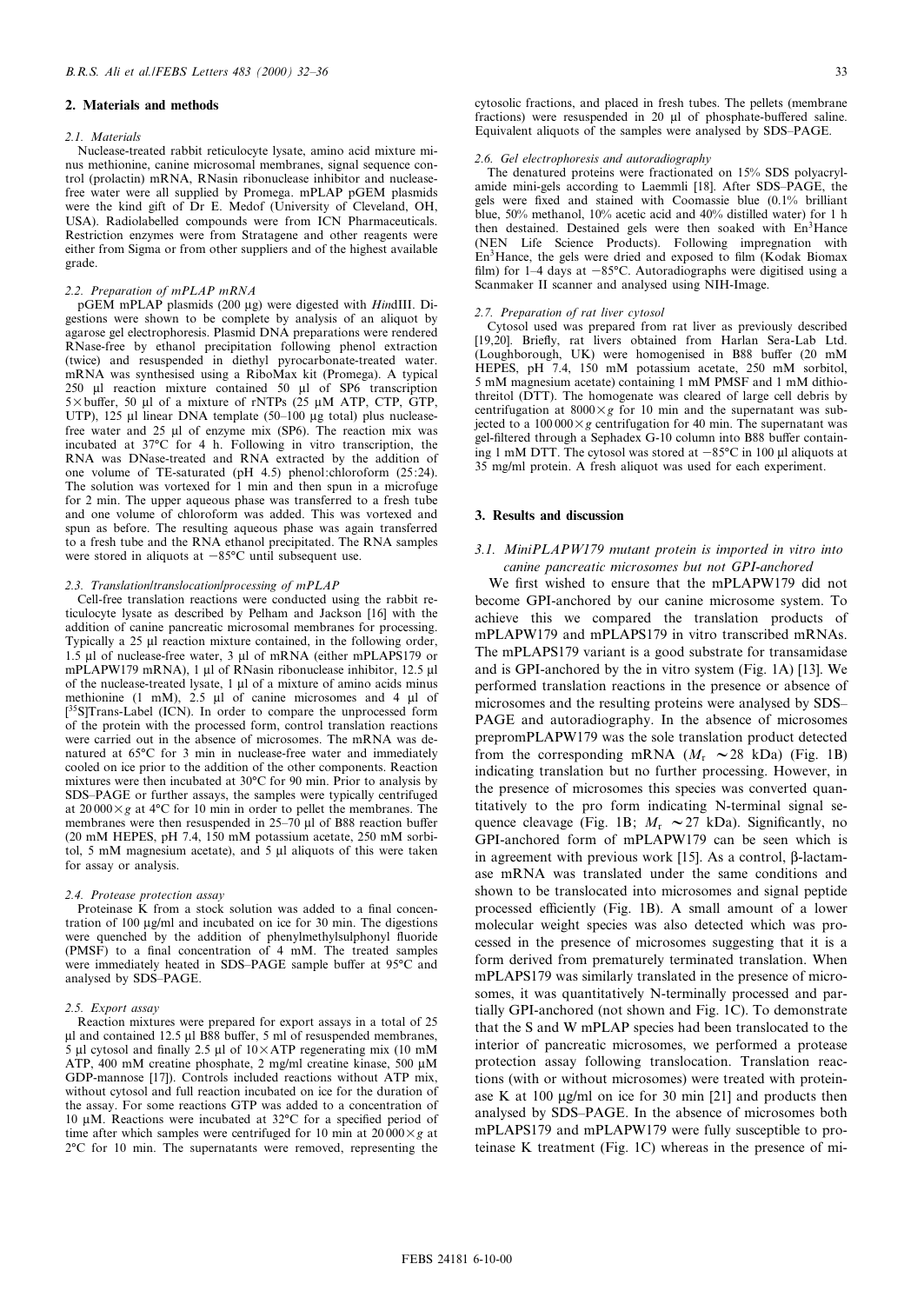

Schematic presentation of processing of mPLAP. PrepromPLAP (28) kDa) has both an N-terminal signal peptide for directing insertion into the ER and a C-terminal signal peptide for transamidase cleavage and addition of the GPI anchor. The N-terminal signal is removed cotranslationally by signal peptidase to give the pro form (27 kDa) which for mPLAPSer179 is processed by the transamidase to the mature GPI-anchored form. mPLAPW179 is not processed beyond the pro form and therefore is expected to be handled by the ERAD system. B and C: Cotranslational processing and translocation of mPLAP and  $\beta$ -lactamase into canine pancreatic microsomes. B: mPLAPW179 and B-lactamase mRNA were translated with a rabbit reticulocyte lysate system in the presence or absence of canine pancreatic microsomes. In the absence of microsomes prepromPLAP  $(M_r \sim 28 \text{ kDa})$  accumulated whereas in the presence of microsomes it was quantitatively processed by the signal peptidase to prom-PLAP.  $\hat{\beta}$ -Lactamase also shows the signal peptide cleavage of the prepro to the pro form. mPLAPS179 mRNA gave similar results to mPLAPW179 except that an additional band with smaller  $M_r$  ( $\sim$  24 kDa) is present when microsomes were added indicating transamidase processing and GPI anchoring (C). C: mPLAP translated in the presence of microsomes is protected from proteinase K treatment. After translation in the presence or absence of microsomes, samples were proteinase K-treated. Proteinase K was quenched by the addition of PMSF and reactions were boiled immediately in sample buffer and analysed by SDS-PAGE and autoradiography as described in Section 2. Microsomes resulted in the protection of the signal peptide processed mPLAP (S and W) and the formation of a GPI-anchored species in the case of mPLAPS179. S = mPLAPS179;  $W = mPLAPW179$ ; Icons correspond to various processing forms described in A. Molecular weight standards are indicated in kDa.

crosomes the translocated chains were protected; these correspond to both the pro and mature forms of mPLAPS179 and the pro form of mPLAPW179. This confirms that the signal peptide-processed mPLAP polypeptides are indeed within the microsome lumen and that the W179 mutant behaves as predicted and is not processed by GPI addition.

# 3.2. Reconstitution of export of mPLAPW179

mPLAPS179 was only partially GPI-anchored in canine pancreatic microsomes with the consequence that the majority of this translation product could potentially enter the re-export system. This mixed population of species is unsuitable for further analysis as a control construct. Hence, as we were interested in the fate of the mutant mPLAPW179 due to lack of a GPI anchor, we focused our studies exclusively on this protein. Previous in vivo studies on a mutant GPI-an-

chored protein derived from human growth hormone (hD28) implicated the ER-associated degradation (ERAD) system for its disposal as the protein half-life was increased by proteasome inhibitors and was decreased by ubiquitination [8]. Studies on in vitro systems in yeast have demonstrated that ERAD requires ATP and cytosol for reconstitution [6]. Addition of proteasome inhibitors to cells expressing ERAD substrates results in accumulation of mutant protein in the cytosol [22], and it has recently been shown that ERAD substrates are re-exported to the cytosol via the Sec61p pore complex [9,10]. Using the above information, assays were constructed in order to reconstitute the process of ERAD in this in vitro system using mPLAPW179 as substrate. We used the release of mPLAPW179 polypeptide into soluble form as a readout for export. Once the translation/processing reactions had been completed, the pelleted microsomal membranes were resuspended in B88 buffer, and aliquots incubated under various conditions (see Section 2 for details). After incubation for 90 min at 32°C, the samples were again centrifuged at Fig. 1. Processing of mPLAP by canine pancreatic microsomes. A:  $20000 \times g$  for 10 min. The supernatant (cytosolic fraction)



Fig. 2. mPLAPW179 is specifically exported from canine microsomes in an ATP- and cytosol-dependent manner. After translation/ translocation of mPLAPW179 (A) or  $\beta$ -lactamase (B) mRNA, microsomes were reisolated and used for export. After 90 min at  $32^{\circ}$ C, the supernatant (S) was separated from the microsomes (P) by centrifugation and equivalent amounts analysed by SDS^PAGE. ATP or cytosol alone had no effect on the distribution of the mPLAPW179 (A, upper two rows) whereas when added together, a significant amount of protein was recovered in the cytosolic fraction (S in third row from top). GTP at  $10 \mu M$  has no additional effect on export when added with ATP and cytosol (bottom second row) and did not stimulate export when added with ATP alone (bottom row). Experiments were performed twice and done in duplicate. In contrast,  $\beta$ -lactamase localisation (B) was not affected by incubating the microsomes under any conditions which allowed mPLAPW179 release (compare third rows of A and B).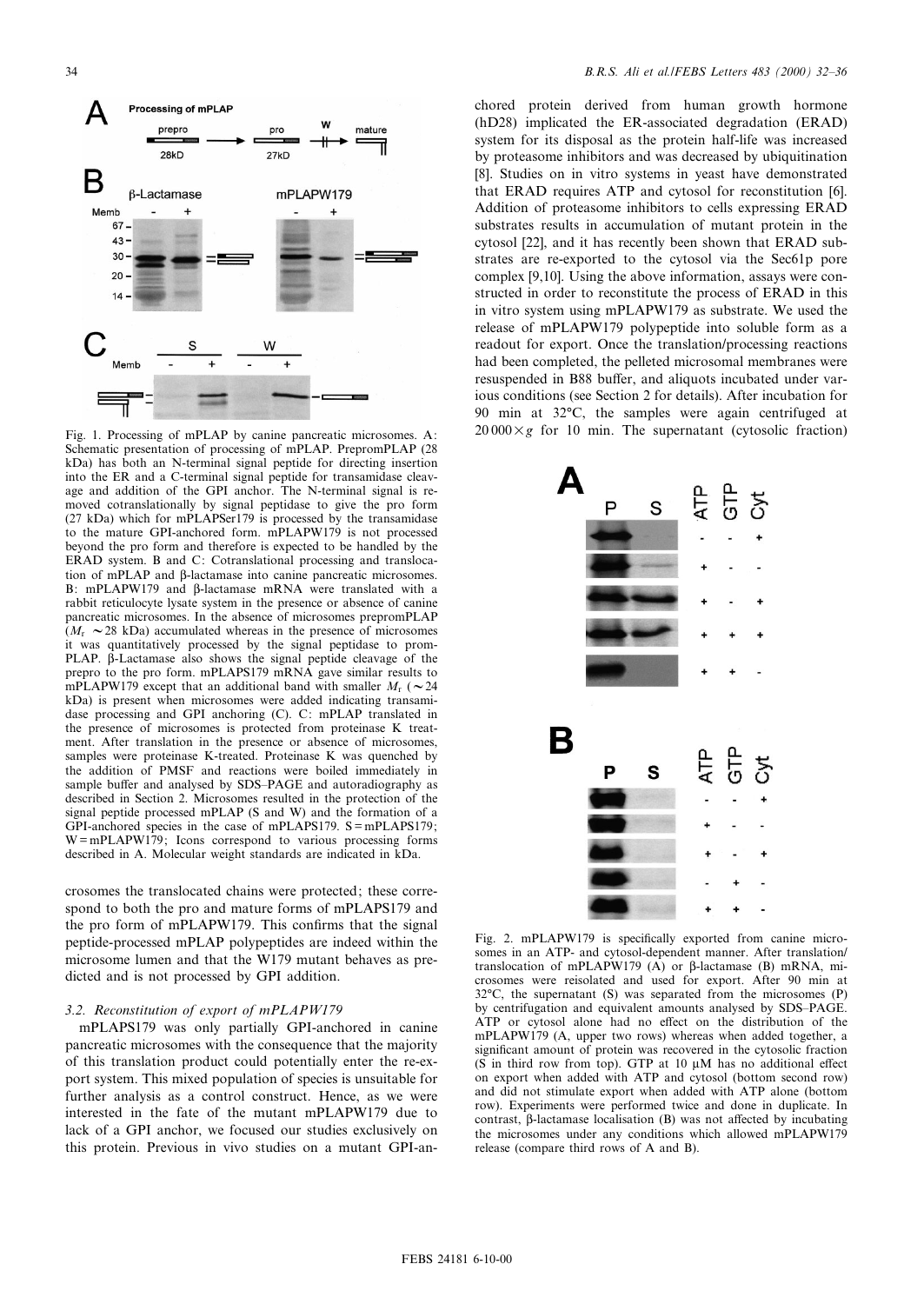was separated from the pellet (membranes) and analysed by SDS-PAGE (Fig. 2A). Incubating the loaded microsomes with cytosol at  $32^{\circ}$ C had no effect on the partitioning of mPLAPW179 as the vast majority of the protein was recovered in the microsomal fraction (Fig. 2A, top row). Incubation with an ATP regenerating system (see Section 2) also had very little effect on the localisation of the mutant protein (which remained within the microsomes). These assays also indicate that handling of the microsomes did not cause nonspecific leakage of contents. By contrast, when both ATP and cytosol were present in the incubation reactions, a significant amount of mPLAP ( $\sim$ 20%) was released into the medium indicating export from ER to cytosol (Fig. 2A, 3rd row). Addition of GTP at 10  $\mu$ M to cytosol (not shown) or to cytosol plus ATP had no additional effect on the proportion of exported mPLAPW179 (Fig. 2A, 4th row). Significantly, GTP did not bypass the requirement for cytosol in the presence of an ATP regenerating system for mPLAPW179 export (Fig. 2A, bottom row) which is in contrast to glycopeptide export [23]. Microsome latency was not compromised under the export conditions described here as evidenced by the retention of translocated  $\beta$ -lactamase in the microsomal fraction



Fig. 3. mPLAPW179 export from canine pancreatic microsomes is time-dependent. Export from mPLAPW179-loaded microsomes was performed for the specified period of time. A: Autoradiograph of the protein recovered in the membrane (P) and cytosolic (S) fractions. B: Quantitation using NIH-Image analysis of this material relative to the total in both cytosol and membrane fractions. In the presence of both ATP and cytosol, a time-dependent export of the mPLAP is observed reaching about 20% after 120 min. Controls shown are ATP or cytosol only. The experiment was repeated twice with essentially identical results.



Fig. 4. Redox conditions have no significant effect on export of mPLAPW179 from microsomes. 5 mM DTT was added to the export reaction mix as indicated on the graph and reactions were then incubated at 32°C for 90 min. Reactions were split into pellet and supernatant and analysed as in Fig. 3. Only reactions containing both ATP and cytosol showed significant amounts of mPLAPW179 release into the supernatant. Controls (cytosol, ATP and GTP alone) represent single data points, for full reactions error bars are indicated  $(n=2)$ .

after incubation with ATP, cytosol, GTP or these components in combination (Fig. 2B).

Hence, export of mPLAPW179 from the ER can be reconstituted in vitro and requires the presence of both cytosol and ATP, similar to observations for in vitro ER export of misfolded proteins in Saccharomyces cerevisiae [6]. Significantly, the failure of GTP to replace cytosol is in contrast to our recent data which demonstrate that glycopeptide export may be reconstituted with ATP and GTP alone [23]. These observations thus indicate that glycopeptide export and misfolded protein export are biochemically distinct and that misfolded protein export requires additional cytosolic factors.

## 3.3. Export of mPLAPW179 is time-dependent

In order to confirm that mPLAPW179 export was physiologically relevant, we studied the microsome export kinetics in the presence of ATP and cytosol. Fig. 3 shows that export was time-dependent with about 20% of the protein exported after 120 min. Export is linear with time and requires both ATP and cytosol. ATP or cytosol alone control incubations showed no significant export. These data demonstrate that mPLAPW179 is exported in a time-dependent fashion and also that membrane integrity was not compromised over the 120 min, confirming that a bona fide specific export reaction was reconstituted. No further export was observed after 2 h and reached a maximum of  $20%$ . This low efficiency could be due to a tight binding of the mPLAPW179 to molecular chaperones like BiP in the ER [24].

# 3.4. Redox does not influence mPLAPW179 export

Previously we have shown that redox can play a critical role in the ability of ER to process misfolded protein. Specifically, the model GPI signal containing protein hD28 forms disulphide-linked homooligomers, and degradation of this protein can be accelerated by addition of DTT, which we interpreted as indicating that retranslocation to the cytosol requires monomeric forms of the hD28 [25,26]. In addition, a free cysteine in the C-terminus was found to be essential for effi